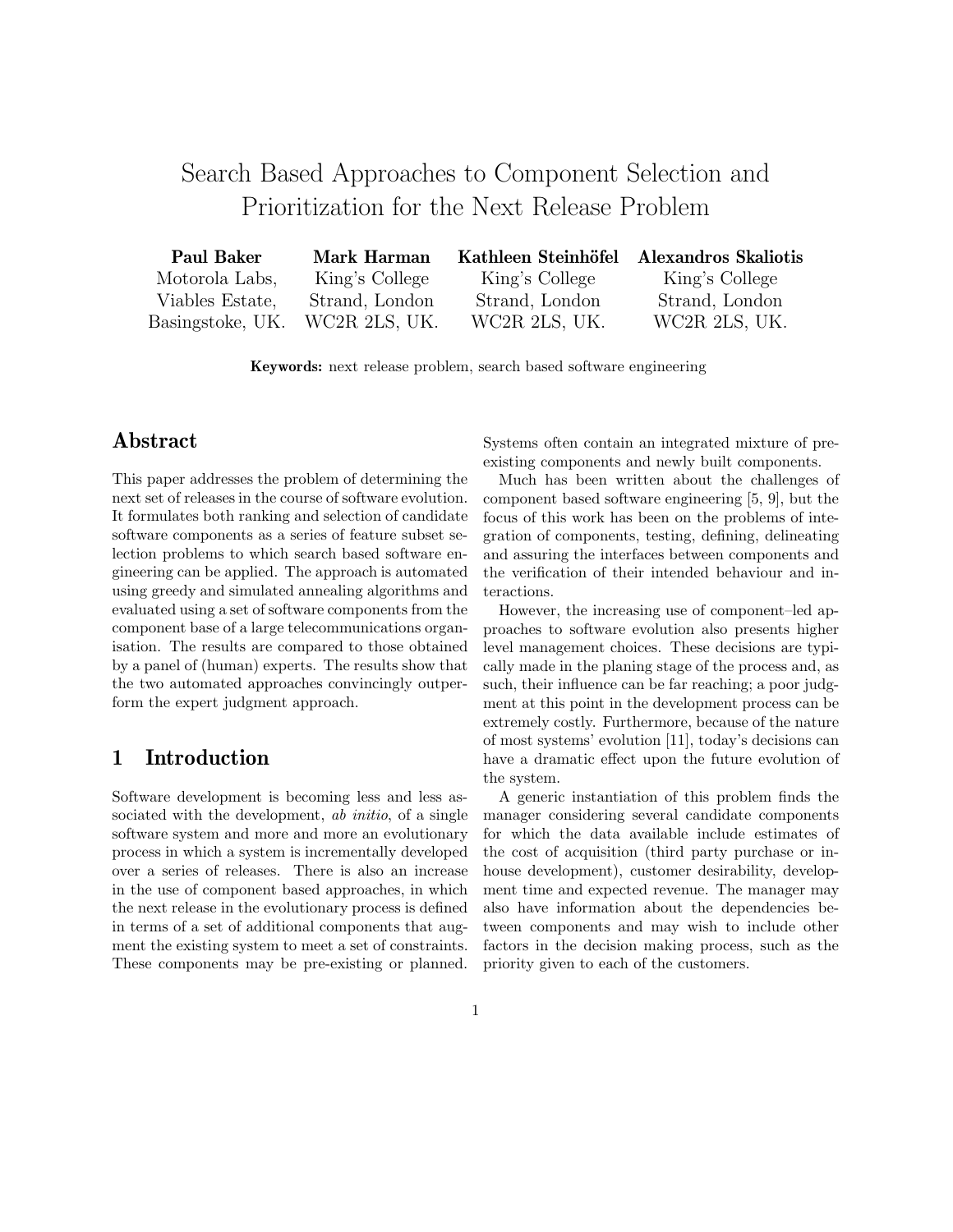From the set of all components, the manager must search for a subset that balances these competing concerns in the best way possible. The manager may also want to rank (or prioritize) the components in some way based upon these trade-offs. For systems with more than a few simple components the search space is unmanageably large and complex, with the consequence that no manager can be expected to find optimal choices that balance the constraints without some form of automated support. This is the 'Component Selection Problem'. A closely related problem is the 'Component Prioritization Problem', in which the manager seeks to order the components under consideration into a priority ranking. The Component Selection Problem helps the manager decide which component combinations will make sensible choices for future evolution, while the Component Prioritization Problem helps with planning the order in which components should be tackled first when planning the next release.

This paper presents the results of study of the application of automated approaches to the solution of these two related problems. The paper formulates both problems in terms of a series of feature subset selection problems and presents algorithms for their solution using search based software engineering.

The paper evaluates the approach using real world data from a large global telecommunications company, concerned with selection and prioritization of forty candidate software components for mobile telecommunications devices. The real world data has been anonymized and domain specific information has been removed to protect confidentiality. However, no data values have been changed and so all results reported are real, replicatable and unaffected by this anonymisation process.

The experimental study compares the results obtained from greedy and simulated annealing algorithms with the ranking produced by expert judgment. The principal contributions of this paper are as follows:

1. The paper presents results which illustrate the application of greedy algorithms and simulated annealing to software selection and ranking problems using real world data from a large telecommunications organisation. The results are also compared with an expert-ranking, showing that the automated search outperforms the expert ranking.

- 2. The results reveal that the simulated annealing approach convincingly outperforms the greedy approach, and that the data set contains combinations of features that cause the known sub– optimal behaviour of greedy approaches to manifest themselves.
- 3. As well as discriminating between greedy and simulated annealing approaches, the study also investigates the commonality between the solutions found, showing how the use of search based approaches in this problem domain can be used to shed light on the reasons for the differences in rankings produced. The results from the study reveal that the difference between the best rankings found and the worst can be explained by the inclusion of a few very costly features. In this way the approach allows the experts to pay particular attention to 'controversial choices' (those not common to solutions found by all techniques).
- 4. The results for the simulated annealing algorithm were found to be robust over many different executions of the algorithm with identical parameter settings and also over different runs with different parameter settings, indicating that the simulated annealing approach is robust for this problem and data set.

The rest of the paper is organised as follows: Section 2 states the research problems investigated in this paper more rigorously, while Section 3 presents a brief overview of the search algorithms studied. Section 4 describes the experimental methods and Section 5 presents the results of the experiments and discusses the findings. Section 6 briefly describes related work and Section 7 concludes.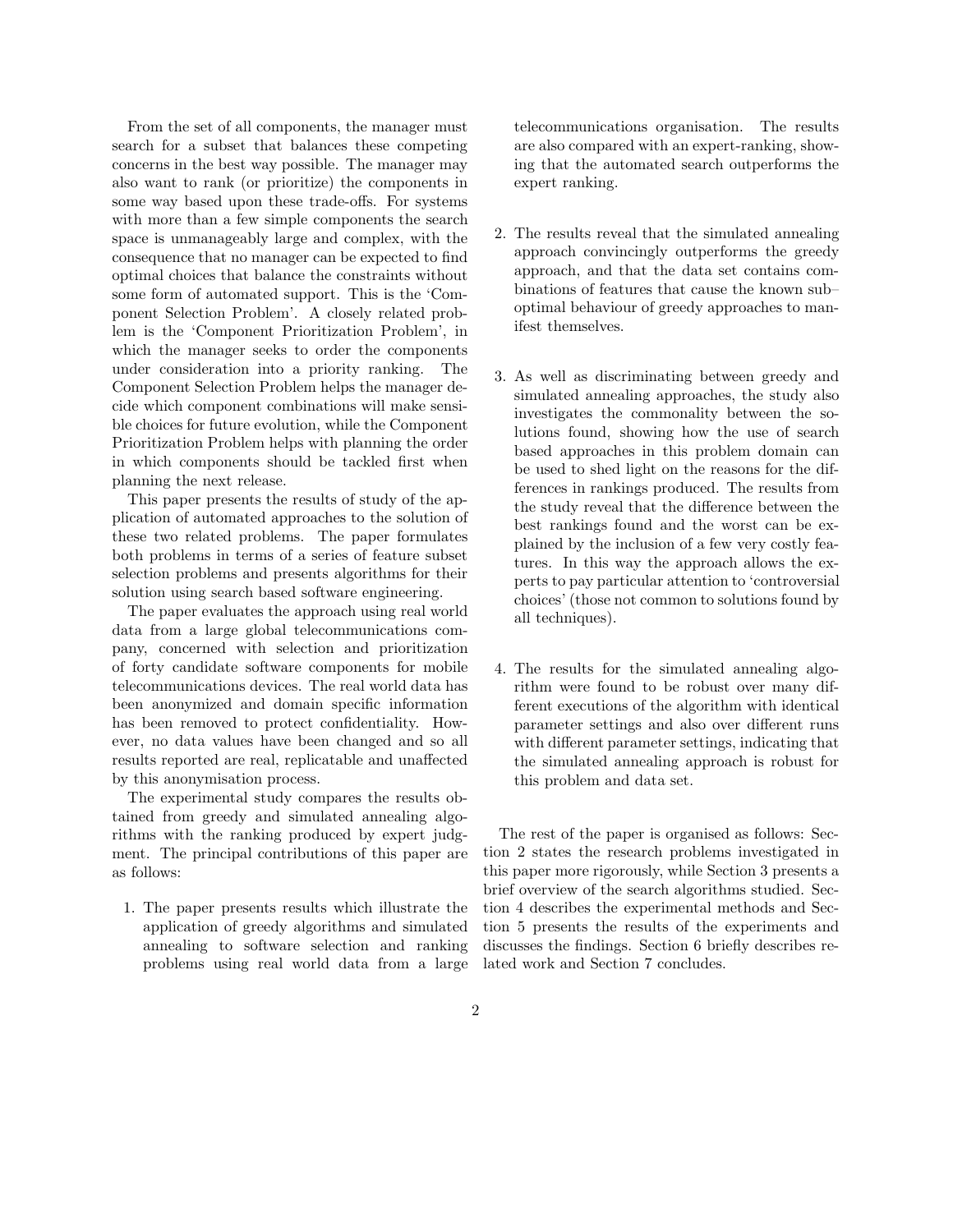## **2 Problem Statement**

In this paper we are working with a model of software development in which software systems are constructed as an agglomeration of sets of components with well defined behaviours and interfaces. This model of software development is becoming more prevalent with the advent of component–based software engineering and with the increasing reliance of large organisations upon out–sourcing of software development, service–based approaches and the construction of architectures into which trusted and semi-trusted components are assembled.

The results reported in the paper come from the application of our approach to software component selection for a large telecommunications organisation that has a range of portable communications devices, each of which must contain features that are attractive to the users and important to the company in terms of their revenue–to–cost ratio.

In the application domain reported upon here, these components are independent 'add-ons', to the base system, i.e., these components will determine special, additional features or functions of the next release in the evolution of the software. Each component is characterised by a set of values, including estimates of the cost of acquisition, customer desirability and expected development time and revenue. We associate a weight (or score) with each component where we combine the cost of acquisition and development time to a single cost value  $c_i$ , and customer desirability and expected revenue to a weight value  $w_i$ , and the value of the item,  $x_i$  where i is an index of the components.

In the feature or component selection problem, we are given a set of such components and want to determine a subset that maximises the total sum of weights while minimizing the total cost of the selected components.

This problem, like most realistic optimisation problems, requires the simultaneous optimisation of more than one objective function. Similar to the traditional portfolio optimisation problem that attempts to simultaneously minimize the risk and maximise the fiscal return, we need to find some trade-off between the criteria to ensure a satisfactory design.

Such multiobjective problems can be solved by combining the multiple objectives into one scalar objective. Another approach is to bound one criteria while optimising the other. This yields solutions that are optimum and nondominated; there are no other solutions superior in all objectives. These, so– called Pareto optimal solutions, plot a Pareto optimum curve that gives the best possible insight into trade-off solutions.

By bounding the total sum of costs to  $K$ , we can formulate the component selection problem for a particular given bound of total cost as an optimisation 0-1 knapsack problem:

maximise 
$$
\sum_{j=1}^{n} w_j x_j
$$
  
subject to  $\sum_{j=1}^{n} c_j x_j \le K$ ,  $x_j \in \{0, 1\}$ .

The knapsack problem is known to be NP-hard. However, it can be solved by a pseudo-polynomial algorithm using dynamic programming [13]. The algorithm runs in  $O(n^2w)$  time (where *n* is the number of components) and therefore depends on the optimum value for  $w$  that can be found within  $K$ . One can transform this algorithm into a polynomial-time approximation scheme (PTAS) by truncating the last t decimal digits of all w*i*.

However, for this application such truncation may not be desirable; choices of components can have a significant impact on the organisation's profitability, so we are interested in solutions that are as close as possible to the Pareto optimum. Therefore, we seek to solve each of the set of individual knapsack problems governed by each possible budget choice. We compare the performance of each search with a greedy approach and we also compare the implied ranking from the set of feature subset selection problems with the pre-existing expert ranking.

## **3 Algorithms Studied**

This section describes the two automated techniques for solving the sequence of feature subset selection problems in more detail.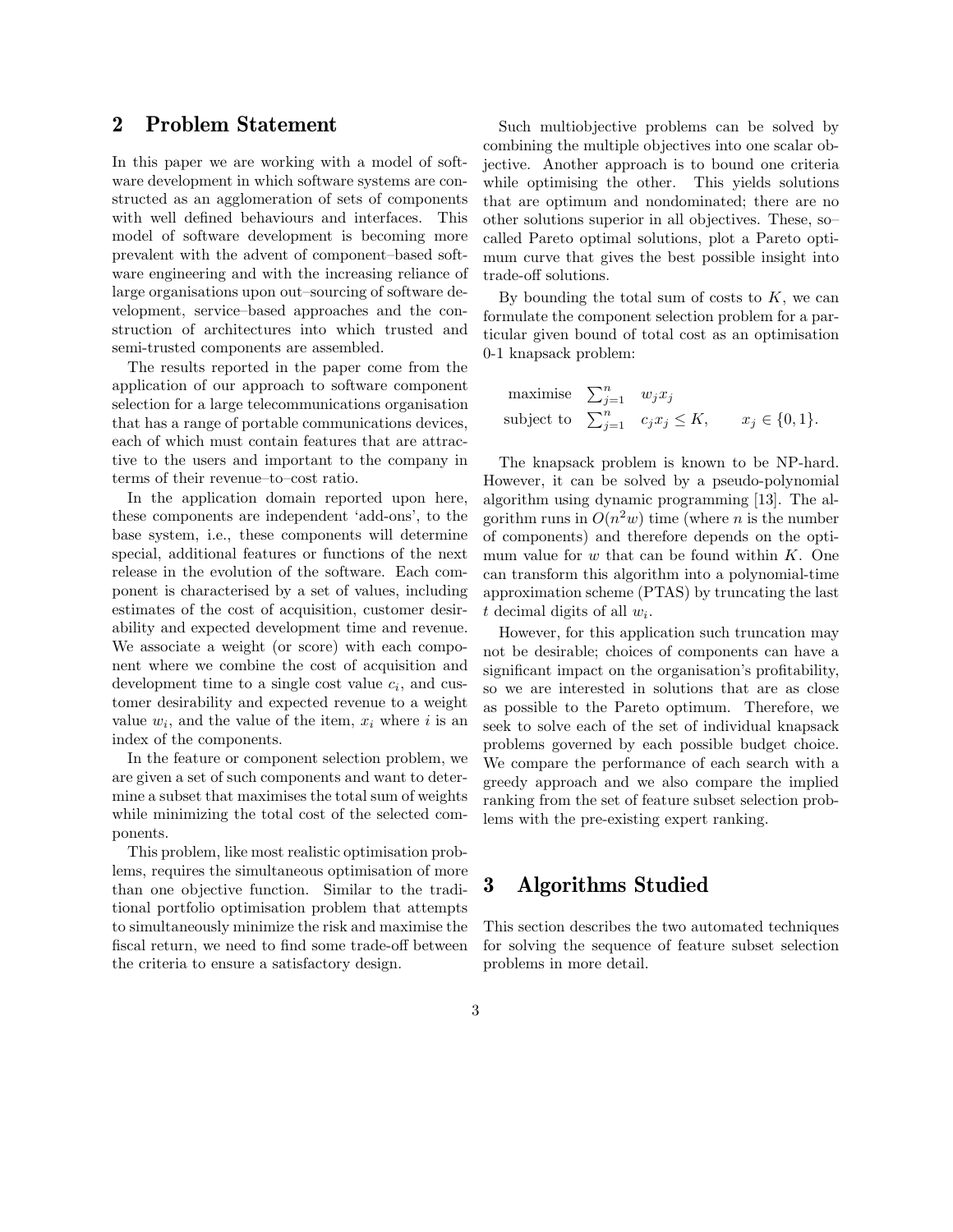#### **3.1 Simulated Annealing**

Simulated annealing algorithms act within a search space in accordance with a certain neighbourhood structure or a set of transition rules, where the particular steps are controlled by the value of an objective function. In this case, the search space is the set of feasible solutions for a given set of  $n$  features and a given budget limit  $K$ . We shall denote this space by  $\mathcal F$ . Clearly, each component is included in the solution at most once. Therefore, we can represent a solution S as a vector  $\{x_1, \ldots, x_n\}$ , where  $x_i \in \{0, 1\}$ . Thus the size of  $\mathcal F$  can be upper bounded by  $|\mathcal F| \leq 2^n$ , because it consists of the set of all subsets of  $n$  features. Such a space is too large for enumeration of all possible solutions, suggesting that a search based approach may be appropriate.

To describe the neighbourhood of a solution  $S \in \mathcal{F}$ , we define a **neighbourhood function**  $\eta(S) : \mathcal{F} \rightarrow$  $\varphi(\mathcal{F})$ . The neighbourhood of S is given by  $\eta(S) \subseteq \mathcal{F}$ , and each solution in  $\eta(S)$  is called a neighbour of S. Our neighbourhood transition is a flip of a single variable in the solution vector. Thus, a neighbour  $S' \in \eta(S)$  of a solution  $S = \{x_1, \ldots, x_n\}$  is a vector  $\{x'_1, \ldots, x'_n\}$  where exactly one  $x_i \neq x'_i$  and  $\sum_{i=1}^n x_i \leq K$  $\sum_{j=1}^n c_i x_i \leq K.$ 

The **objective** is to maximise the total score of feasible subsets, where 'feasible' means the total cost of selected components is less or equal to the budget. Hence, we define the objective (or 'fitness') function,  $Z$  as follows:

$$
\mathcal{Z}(S) := \sum_{j=1}^{n} w_j s_j, \qquad (1)
$$

where  $s_j = 1$  iff the  $j^{th}$  component has been selected and therefore, is a member of the solution subset. Furthermore, we set

$$
\mathcal{F}_{\max} := \{ S \mid S \in \mathcal{F} \text{ and}
$$
  

$$
\forall S' (S' \in \mathcal{F} \to \mathcal{Z}(S') \leq \mathcal{Z}(S)) \}.
$$

In simulated annealing, the transitions between neighbouring elements depend on the objective function Z. Given a pair of feasible solutions  $[S, S'], S' \in$ 

 $\eta(S)$ , we denote by  $G[S, S']$  the probability of generating  $S'$  from S and by  $A[S, S']$  the probability of accepting  $S'$  once it has been generated from S. Since we consider a single step of transitions, the value of  $G[S, S']$  depends on the set  $\eta(S)$ . In most cases, a uniform **generation probability** with respect to  $S$  is taken, given by

$$
G[S, S'] \ := \ \frac{1}{|\eta(S)|}.
$$

The **acceptance probabilities**  $A[S, S'], S' \in \eta(S) \subseteq$  $\mathcal F$  are derived from the underlying analogy to thermodynamic systems and are the following:

$$
A[S, S'] := \begin{cases} 1, & \text{if } \mathcal{Z}(S) - \mathcal{Z}(S') \le 0, \\ e^{-\frac{\mathcal{Z}(S) - \mathcal{Z}(S')}{c}}, & \text{otherwise,} \end{cases}
$$

where  $c$  is a control parameter having the interpretation of a *temperature* in annealing procedures. The actual decision as to whether or not  $S'$  should be accepted for  $\mathcal{Z}(S') < \mathcal{Z}(S)$ , is performed in the following way:  $S'$  is accepted, if

$$
e^{-\frac{\mathcal{Z}(S) - \mathcal{Z}(S')}{c}} \geq \rho,
$$

where  $\rho \in [0, 1]$  is a uniformly distributed random number. The value  $\rho$  is generated in each trial if  $\mathcal{Z}(S') < \mathcal{Z}(S)$ .

Finally, the probability of performing the transition between S and S',  $S, S' \in \mathcal{F}$ , is defined by

$$
\mathbf{Pr}\{S \to S'\} = \begin{cases} G[S, S'] \cdot A[S, S'], & \text{if } S' \neq S, \\ 1 - \sum_{Q \neq S} G[S, Q] \cdot A[S, Q], & \text{if } S' = S \end{cases}
$$

By definition, the probability  $\mathbf{Pr}\{S \to S'\}$  depends on the control parameter c.

For the **cooling schedule** we follow the analysis presented in [18]. The starting "temperature"  $c(0)$  is defined by

$$
e^{-\frac{\Delta \mathcal{Z}^{\max}}{c(0)}} = 1 - p_1, \qquad c(0) = -\frac{\Delta \mathcal{Z}^{\max}}{\ln(1 - p_1)},
$$

where  $p_1$  is a small positive value.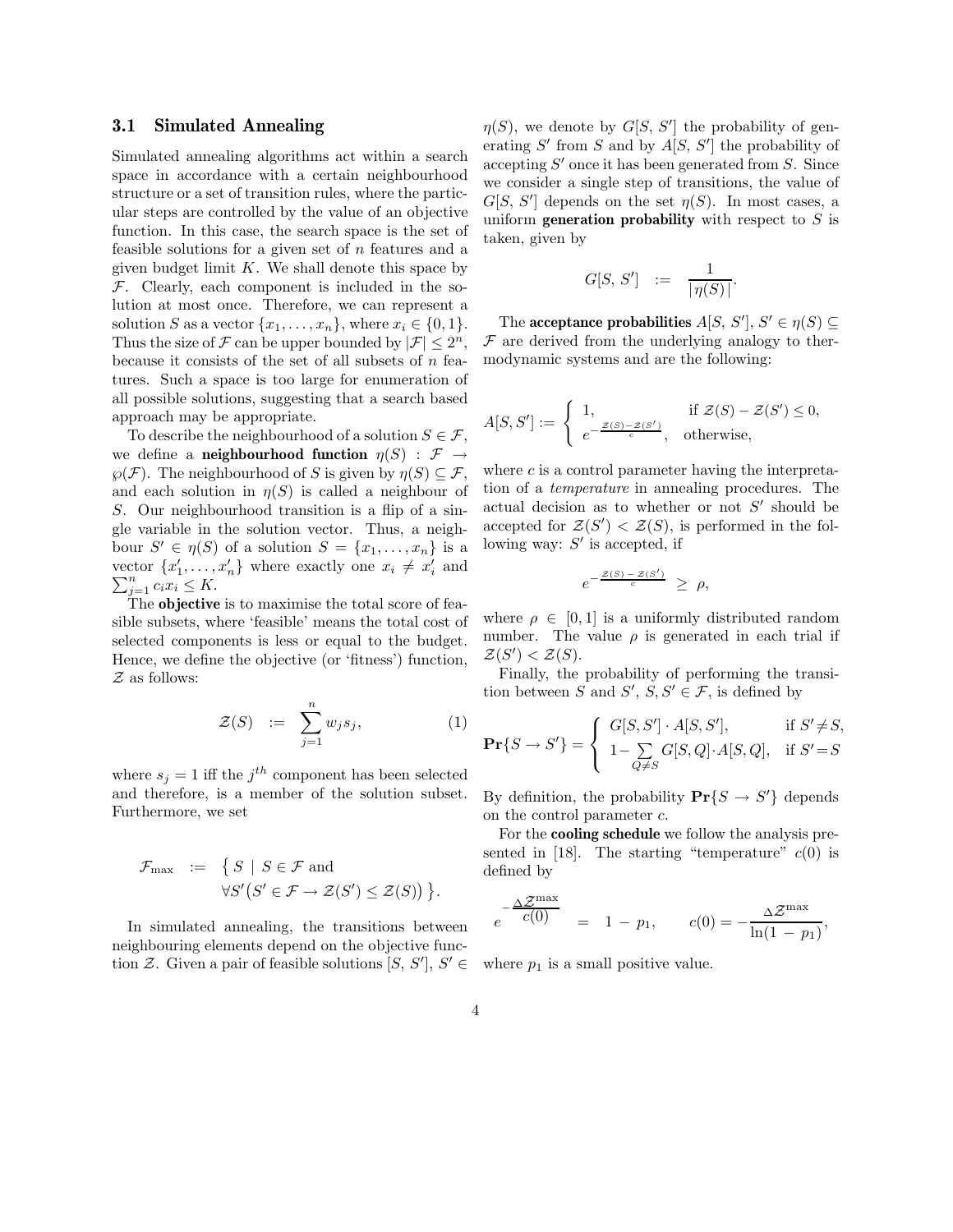The decremental rule of the cooling schedule is given by the simple relation

$$
c(t+1) := (1-p_2) \cdot c(t), \tag{2}
$$

where  $p_2$  is a small value larger than zero. The stopping criterion is reached when the temperature falls below a value  $c(t_{fin})$  which is chosen to be close to zero (for exact values of parameters, see Section 4).

### **3.2 Greedy Algorithm**

For the greedy algorithm, all components have been sorted according to their weight value  $w_i$ . Then all components with the highest weight are included in the solution until the budget bound has been reached. For the case where the inclusion of the next highestscoring feature exceeds the budget, our procedure checks whether one of the following components can still be fit into the budget.

The sorted components are stored in an array cost such that the cost of the component with the highest score is stored at cost[1]. The following pseudocode describes how our greedy algorithm selects the components. A value of 1 in solution[i] indicates that the i *th* highest-scoring component is included in the solution.

```
for(i = 1 to number_of_{components})solution[i] = 0;for(i = 1 to number_of_{components})if(current_cost + cost[i] <= budget) {
current_cost += cost[i];
solution[i] = 1;
```
## **4 Experimental Methodology**

For this experimental study, we used a component base containing forty software components, all of which are candidates to be included in possible future evolution of the software controlling a mobile telecommunications device. The set of components were ordered according to an expert ranking that denotes the importance of a component as judged by a panel of human experts from the company.

Currently, the component selection process would involve hand-picking as many high-ranked components as possible until a budget bound is met. As described in Section 3, we used a greedy algorithm and a simulated annealing-based procedure to investigate the behaviour of these two automated alternative methods to component selection and ranking.

Following a discussion with the human experts, it was decided that the first five entries of the list consisted of important components that should need to be present no matter how the device software might evolve. Therefore, these 'base components' were removed from the set of candidates and were not taken into consideration in the experiments we conducted. The remaining 35 components were the subject of the ordering experiment, using a series of 35 feature subset selection experiments for each ranking method. Each subset selection experiment, E*<sup>i</sup>* was allocated a budget b*i*; the budget implicitly required by the expert judgment that determines that the first i elements of the expert ranking should be selected as the set of features should only i features be included in a particular product.

In this way, the ranking problem is reduced to a set of feature subset selection problems for each automated algorithm applied. In each feature subset selection experiment, we recorded the overall score and the number of features that we were able to include. The results from the experiments are presented in the next section.

Both approaches were implemented in C++ and optimised for fast execution. The entire set of experiments to produce a ranking using the greedy approach took practically no noticeable time on standard computing equipment, while the simulated annealing procedure took about 30 seconds on average. The parameter setting for our simulated annealing procedure has been derived following the analysis by Steinhöfel et al. [18] and are as follows:  $p_1 = 0.8$ ,  $p_2 = 0.2, L = 15000$  and  $c(t_{fin}) = 0.005$ , where L denotes the number of steps at each level of the temperature.

The greedy algorithm is entirely deterministic and so only one experiment was performed for each of the 35 feature subset selection problems. However, the simulated annealing algorithm, in common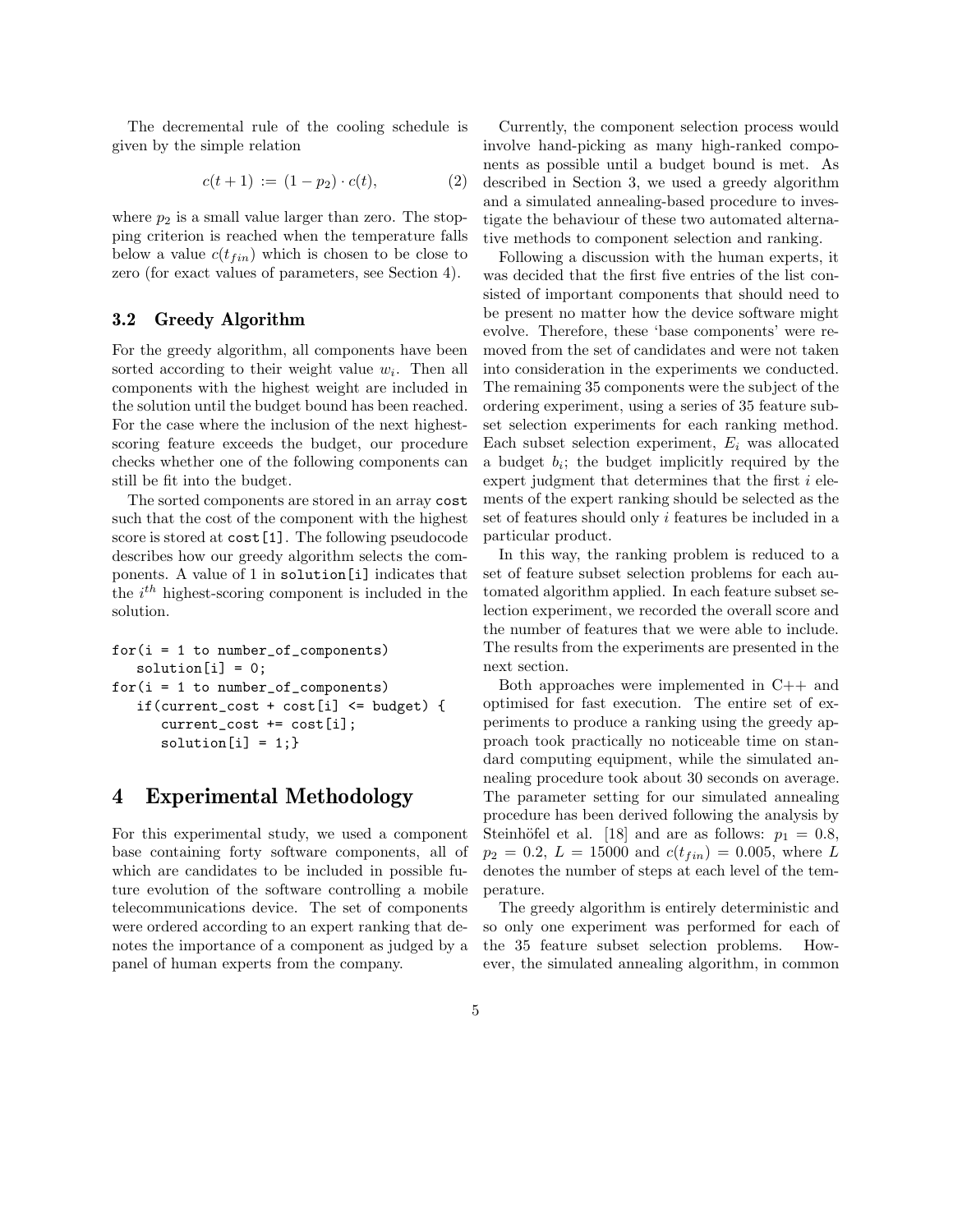with other meta-heuristic search techniques commonly used in Search Based Software Engineering (SBSE) [7, 8], exhibits a certain degree of randomness. To control for this randomness, multiple runs of each feature subset selection problem were executed and the results for each were compared.

Strikingly, we found that the results for all of these multiple runs were identical; only the execution time changed. This observation remained, even when the parameters of the simulated annealing algorithm were changed. This finding tends to suggest that the results obtained are highly robust and are not unduly affected by either the inherent randomness present in the approach, nor by any unwanted sensitivity to algorithmic parameter settings.

## **5 Results and Analysis**

A summary of the results can be found in Figure 4. The column headings of the form  $C_X$  refer to costs,  $Z_X$  refers to score (fitness) obtained and  $S_X$  refers to the size of the set of features selected (the more the better). The subscripts to these three labels indicate the selection/ranking method used ('GR' denotes GReedy algorithm, 'ER' = denotes (human) Expert Rank judgement and 'SA' denotes Simulated Annealing). The final two columns report the size of the intersection of features from two sets. That is, they record the number of features that are common between two solutions to the selection problem.

The performance of the three approaches to ranking features and selecting sets of features for a given budget, can be better understood by visualisation. Figures are used to illustrate the performance of the algorithms in terms of score and feature set size and the behaviour of the algorithms in terms of commonality of feature selection.

Figure 1 presents the overall score of each method for the thirty-five budget bounds. The initial observation is that the simulated annealing procedure yields the best score in every experiment, with the greedy algorithm following and the expert judgement approach performing least well.

Clearly, the graph of these three performance functions must (naturally) meet at the last data point, be-



Figure 1: Scores achieved by each method for each budget bound



Figure 2: Number of components selected by each method for each budget bound

cause this limiting budget permits the inclusion of all the components. The graph suggests that both simulated annealing and the greedy algorithm produce considerably better sets of components than those selected by expert judgement. For example, with a budget limit of 1960,  $\mathcal{Z}_{GR}$ (the score for the greedy algorithm) is about 136\% better than  $\mathcal{Z}_{ER}$ (the score for the expert ranking) and  $\mathcal{Z}_{SA}$  (the score for the simulated annealing algorithm) is even better with a 158% increase. Even for higher budgets, the increase is still appreciable. For instance, with a budget of 5670 we were able to get  $\mathcal{Z}_{SA}$  to be 27% better than  $\mathcal{Z}_{ER}$ .

The substantial gains in score can be explained by looking at the number of components that each solu-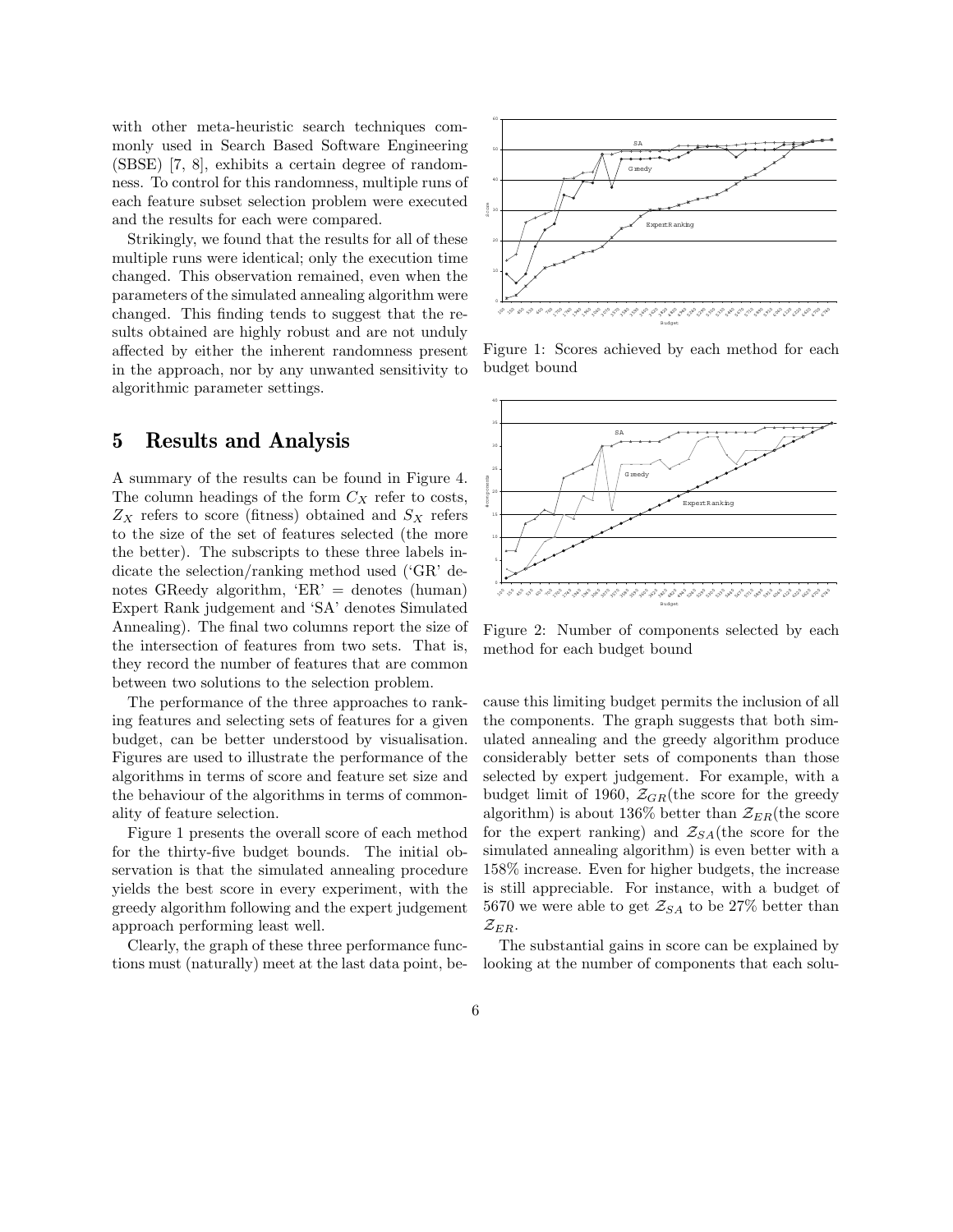

Figure 3: Common components between the three methods and the expert ranking approach

tion contains. Figure 2 shows the number of components that each approach was able to include for each budget limit. By construction of the experiment, the number of components of the expert-ranked solutions increases by one with each increased budget, providing a baseline for comparison.

The figure indicates that the two automated methods manage to include many more features in each run, thereby obtaining higher fitness scores. These findings suggest that some components with a relatively low score and relatively high cost are ranked 'artificially' highly by the human experts.

In most cases, the dramatic difference in score is due to the experts including one or two high-cost components. For example, with a budget of 3570, the expert-ranking method would result in a set of 13 components, with 12 of these also included in the greedy algorithm's solution (see Figure 4). However, by omitting just one human-selected component, the greedy algorithm manages to include a further 14 components, resulting in a dramatic increase in score. For the same budget, the simulated annealing procedure omits two components from the experts' choice, allowing it to include a further 19 components.

Figure 3 illustrates the number of common components selected for each budget. The figure shows the number of components that are common to the solutions found by the simulated annealing algorithm and the expert judgement approach and the number common to the greedy algorithm and the expert judgement approach.

The x-axis represents the thirty-five runs. The line  $x = y$  is included to provide an indication to how close each of the other two lines come to the maximum possible level of commonality. The simulated annealing procedure manages to include a large percentage of the components preferred by the expert in every run except in the first few. In fact, except for the first four runs, the algorithm omits a roundedup average of only two components per run. It is also important to note from the relationship between components chosen by each search technique (represented by the results in Figure 3) that the simulated annealing approach has a closer agreement to the human ranking, despite producing better results than the greedy approach. This is important, because the expert ranking drawn up by the human–based approach is likely to take into account, unstated, implicit factors which have not and cannot have been factoring into the assessment of fitness.

The users of any automated technique for producing ranking results are unlikely to want to deviate enormously from the expert judgement ranking, even if the apparent benefits are high because of the influence of these unstated assumptions, which can only be taken into account by the experts. Of course, a set of results such as these, form a natural starting point for a discussion between the experts and the experimenters and, indeed, this is precisely what has happened in practice in our experience.

The benefits of using the two automated methods over the expert ranking are obvious. Furthermore, simulated annealing convincingly outperforms the greedy algorithm; it performs better than or equally well as the other methods in all experiments. Although the scores and number of features in each case clearly support the above statement, there is another fundamental reason that would make simulated annealing a more suitable approach.

It would be natural to suppose that the higher the budget is, the higher the overall score would be. However, as is well known, greedy algorithms do not necessarily observe this 'natural intuition'. For our data set, this can be observed for budget limits 3070 and 3570 (see Figures 1 and 4). The large drops in score and number of components for the greedy algorithm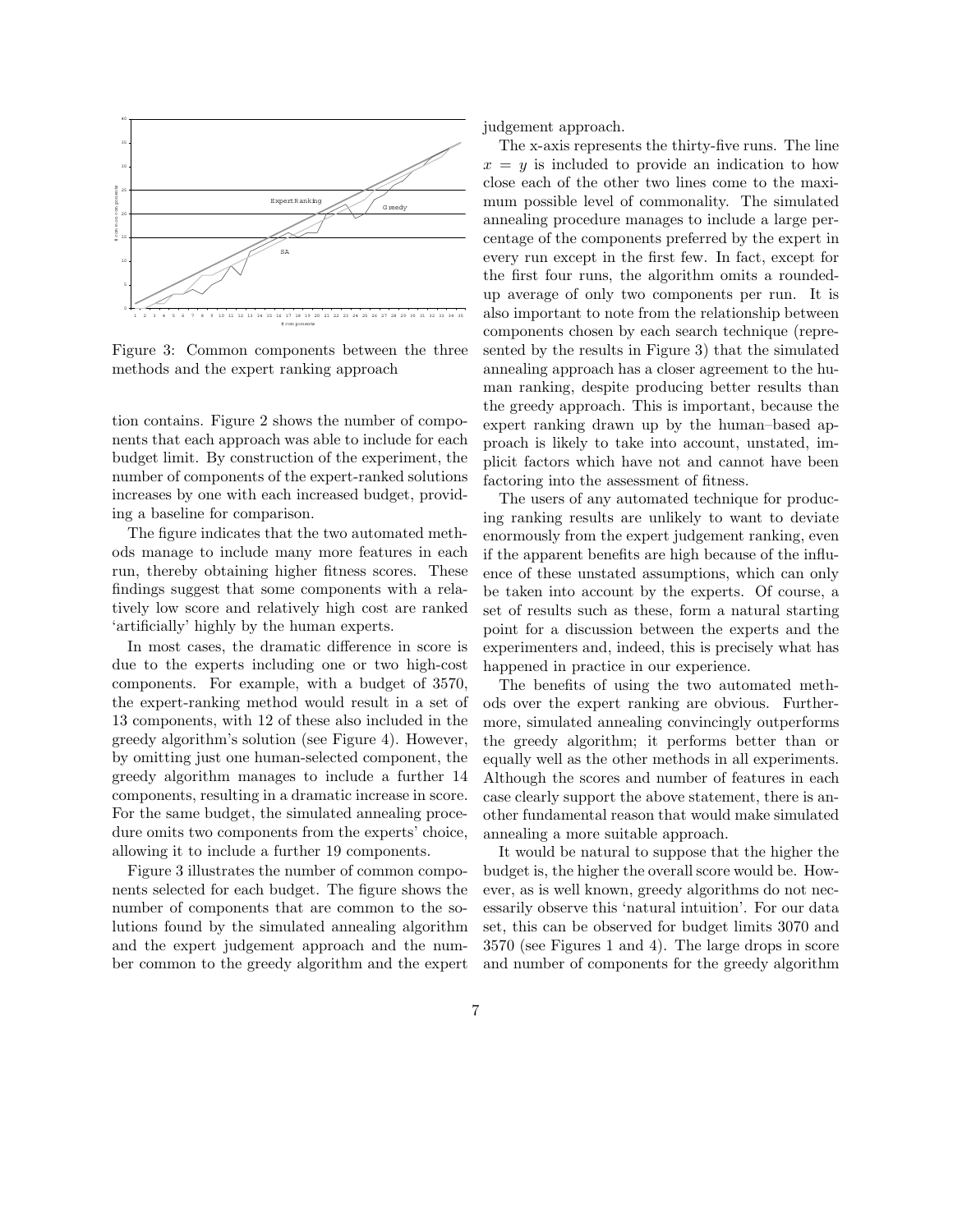are due to the way the algorithm works (see Section 3).

The algorithm starts from the highest-scoring components, considering each in turn, progressing towards the lowest-scoring components until no unused component can be added without surpassing the budget bound. In case the component's cost does not allow it to be selected, the greedy algorithm ignores it and proceeds with the next one. For example, at budget  $B_i$ , component  $C_x$  may not be included because of its cost, but components  $C_{x+1}$  and  $C_{x+2}$  may be selected because  $c_x > c_{x+1} + c_{x+2}$ . In the next iteration, at budget  $B_{i+1}$ ,  $C_x$  is included and there is no budget room available for any other components. A 'drop' in score over two iterations will be noticed if  $w_x < w_{x+1} + w_{x+2}$ .

What these data reveal is that the search space for this component selection and ranking problem is not well suited to a greedy approach, although it is interesting to note that the greedy approach is still able to surpass the score and number of features available using the expert judgement approach.

## **6 Related Work**

General ordering and feature subset selection problems have been widely studied in the operations research, meta-heuristic search and evolutionary computation communities [13]. The work reported in the present paper on feature subset selection and ordering (ranking) follows this general pattern, but is most closely related to the previous work on ordering and selection problems in Software Engineering, in in particular to previous work on Search Based Software Engineering (SBSE). This previous work has concerned regression testing (selection and prioritization), project planning (ordering and selection) and requirements analysis(selection).

Much of the work on test case prioritization [14, 17, 19] has concerned the application of greedy algorithms. However, Nashat Mansour [12] empirically compared five regression test selection algorithms: Simulated Annealing, Reduction, Slicing, Dataflow and Firewall algorithms. However, unlike the programs studied by Rothermel and his colleagues, the programs used by Mansour were small laboratory programs. Wong et al. [19] presented a technique that combines test set minimization and prioritization to select test cases, according to the criterion of 'increasing cost per additional coverage'.

Other examples of selection and ordering problems in Search Based Software Engineering come from work on project planning [1, 2, 6] and the Next Release Problem in requirements engineering.

Antoniol et al. [1, 2] address the problem of ordering the work packages of a massive maintenance project using a combination of search techniques and a queueing simulation. A variety of encodings and search algorithms are used. The primary difference between the work of Antoniol et al. and that presented here is that the fitness function employed by Antoniol et al. uses a simulation–based approach and that the items being ordered are work packages (all of which have to be completed) rather than components (only some of which may be used).

Chicano and Alba [6] also use search techniques for the software project planning problem. In their approach, the problem is formulated as a multi objective search problem in which each objective is combined into a single fitness function by means of weights applied to each sub-fitness function.

Kirsopp and Shepperd [10] also used search to address problems of project planning. In this case, the problem was cost estimation using a case–based reasoning approach [15, 16]. The estimates of features (such as cost) for a newly proposed project are calculated in terms of those historical projects found to be most similar to the newly proposed project. The search problem consists of determining the set of project features that forms a good basis for this predictive analogy. Kirsopp and Shepperd present results for a hill-climbing solution to the search for such a feature subset selection problem, based on real–world data for projects with 43 features. They also use their results to present visualisations of the search landscape.

One of the first papers that presented a solution to a software engineering problem as a feature subset selection search was the work on the 'Next Release Problem' by Bagnall et al. [3]. In this work, the problem was to determine the set of requirements that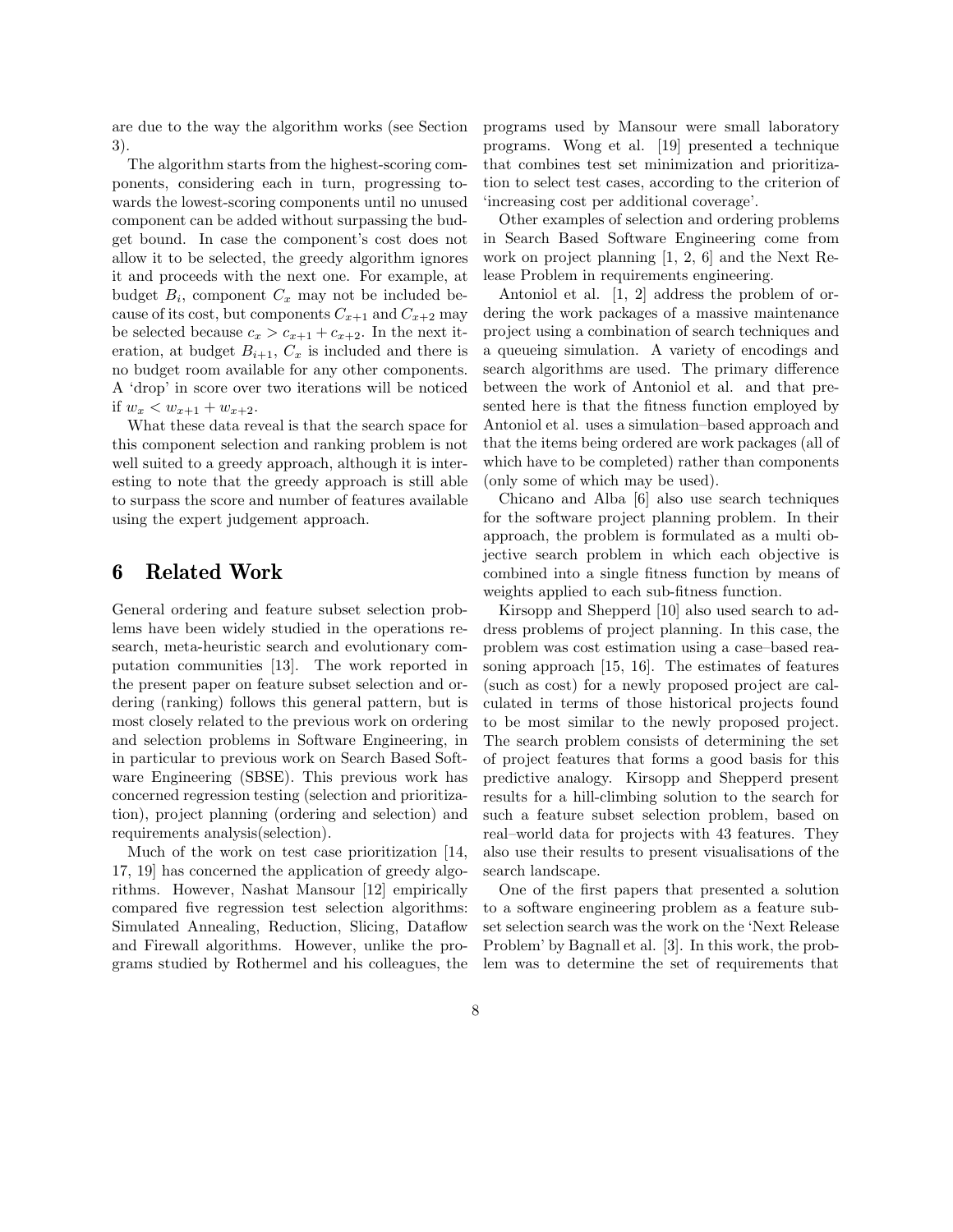should be included in the next release of a software system. Bagnall et al. formulated this problem as a feature subset selection problem and presented results from the application of several search techniques to synthetic data on hypothesized projects and their requirements sets.

We presented a poster at GECCO 2006 [4], which outlined our approach to ranking as feature subset selection, but this two-page poster contained neither detail nor results. The present paper is the first to apply search based software engineering techniques to a real-world next release problem and to demonstrate that the search based approach is able to out-perform expert judgement. The present paper is also the first to study robustness and commonality of features selected in the different approaches.

## **7 Conclusion and Future work**

This paper has shown how ideas from search based software engineering can be applied to problems of software component selection and ranking, producing results which exceed those produced by expert judgement alone.

The paper reports on the application of both greedy and simulated annealing algorithms to this selection and ranking problem. The results were compared to expert judgement for a large-scale real– world set of features, representing a set of components in a software component base.

The results show that both of the automated techniques outperform the expert ranking, with the simulated annealing approach providing superior results to the greedy approach. The results also show a striking robustness of solution for the simulated annealing approach and a large degree of commonality between solutions found by the approaches (despite large differences in fitness achieved). In this way, it is possible to use the search approach to provide insight into the nature of the search problem and the characteristics of the set of data under study.

Future work will consider improved algorithms for locating the optimal feature sets, feature set prioritisation, multi objective search and feature interaction.

## **References**

- [1] G. Antoniol, M. Di Penta, and M. Harman. A robust search–based approach to project management in the presence of abandonment, rework, error and uncertainty. In 10*th International Software Metrics Symposium (METRICS 2004)*, pages 172–183, Los Alamitos, California, USA, Sept. 2004. IEEE Computer Society Press.
- [2] G. Antoniol, M. D. Penta, and M. Harman. Searchbased techniques applied to optimization of project planning for a massive maintenance project. In 21*st IEEE International Conference on Software Maintenance*, pages 240–249, Los Alamitos, California, USA, 2005. IEEE Computer Society Press.
- [3] A. Bagnall, V. Rayward-Smith, and I. Whittley. The next release problem. *Information and Software Technology*, 43(14):883–890, Dec. 2001.
- [4] P. Baker, M. Harman, K. Steinhöfel, and A. Skaliotis. Software component ranking as feature subset selection. Seattle, Washington, USA, July 2006. To appear.
- [5] A. W. Brown, editor. *Component-Based Software Engineering*. IEEE Press, 1997.
- [6] F. Chicano and E. Alba. Management of software projects with gas. In 6*th Metaheuristics International Conference (MIC2005)*, Vienna, Austria, Aug. 2005.
- [7] J. Clark, J. J. Dolado, M. Harman, R. M. Hierons, B. Jones, M. Lumkin, B. Mitchell, S. Mancoridis, K. Rees, M. Roper, and M. Shepperd. Reformulating software engineering as a search problem. *IEE Proceedings — Software*, 150(3):161–175, 2003.
- [8] M. Harman and B. F. Jones. Search based software engineering. *Information and Software Technology*, 43(14):833–839, Dec. 2001.
- [9] G. T. Heineman and W. T. Councill, editors. *Component-Based Software Engineering*. Addison Wesley, 2001.
- [10] C. Kirsopp, M. Shepperd, and J. Hart. Search heuristics, case-based reasoning and software project effort prediction. In *GECCO 2002: Proceedings of the Genetic and Evolutionary Computation Conference*, pages 1367–1374, San Francisco, CA 94104, USA, 9-13 July 2002. Morgan Kaufmann Publishers.
- [11] M. M. Lehman. Software's future: Managing evolution. *IEEE Software*, 15(1):40–44, Jan. / Feb. 1998.
- [12] Nashat Mansour, Rami Bahsoon and G. Baradhi. Empirical comparison of regression test selection algorithms. *Systems and Software*, 57(1):79–90, 2001.